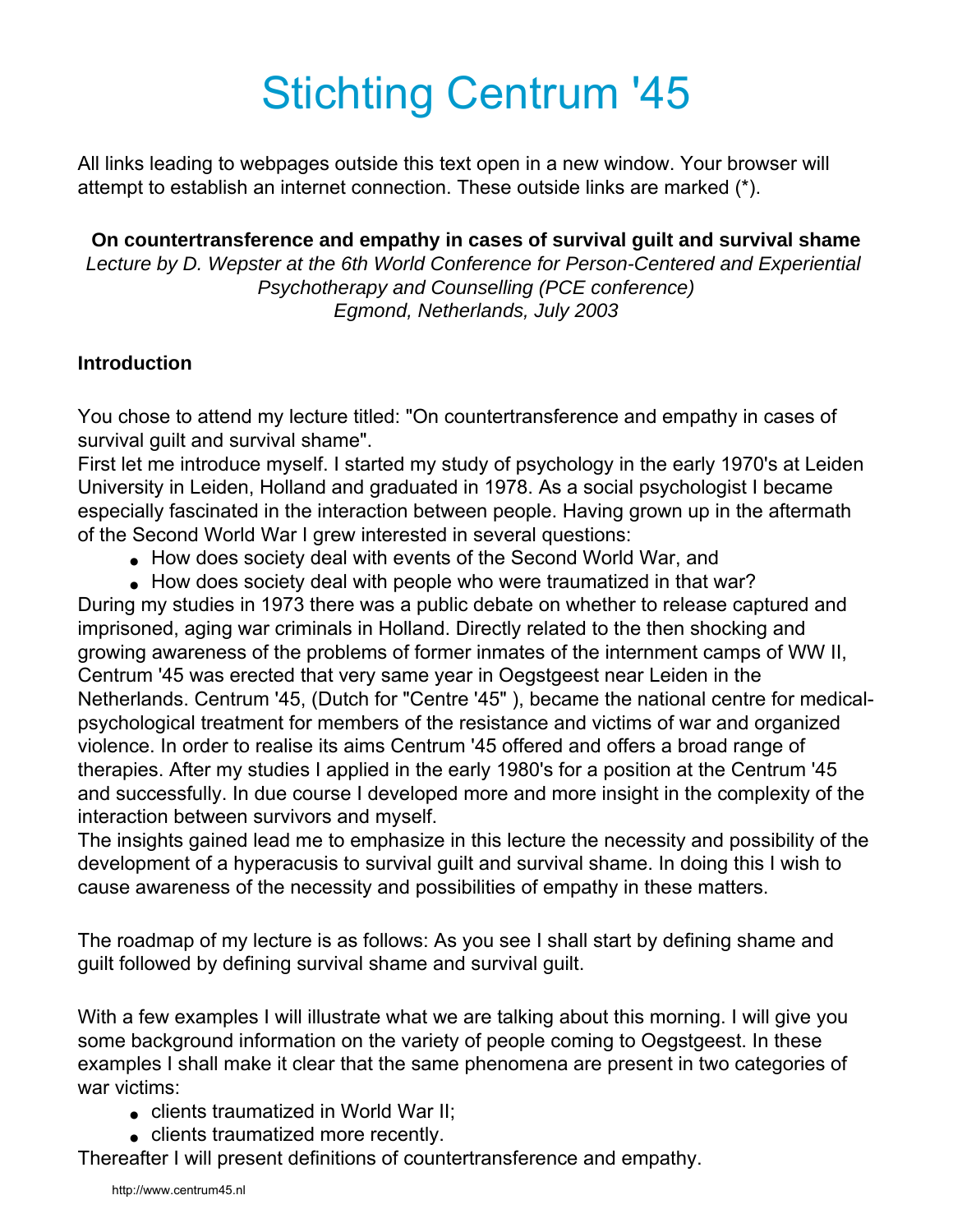In a very short historical sketch I want to typify how bystanders ( I mean everyone in the community, relatives, neighbours etc) in wartime reacted to survivors after 1945. In this on and ongoing encounter between bystanders and survivors ever since then a peculiar process took hold and there gradually grew awareness of various types of countertransference in these matters.

During my lecture I will plea for the development of a hyperacusis, in other words: a very keen hearing, to survival guilt and survival shame. And with this capacity of hyperacusis both bystanders and professionals are in my opinion helped in overcoming counter transference and more easily finding the royal way to empathy.

Finally then I will make clear in a vignette what problems I myself encountered in recognizing my own countertransference and finding my way towards empathy.

I'm looking forward to the discussion during the last 15 minutes of this meeting, in which I hope to become aware that I have gotten my message through.



## **Shame and Guilt**

Shame, according to *Webster's* - no relation as far as I know– is defined as: *'a very disturbed or painful feeling of guilt, incompetence, indecency, or blame worthiness'*. Guilt, again according to *Webster's* is:'*the act or state of having done a wrong or committed an offence'*. A second definition adds: *'conduct that involves guilt, wrong doing crime and sin'*.

I believe that both shame and guilt to be a negatively experienced feeling related to a notion of failure.

A Dutch researcher *Helen Terwijn*, concludes in one of her studies (in my translation):

"Shame is a feeling of perfectness and falling short with fear of being rejected by others, with not belonging to, and with being on the outside". ( here from Goudsblom- see references)

I feel that guilt can be best described as 'a state of being' in which one is responsible for a shortcoming or wrong deed, sometimes with the obligation to bring relief to this state of being by penitence, good deeds and so on.

When we put these definitions here together we can see both an overlap and difference of meaning.

The overlap: as in shame, one has guilt suffering from a notion of all one's shortcomings or deeds. In both cases one can feel regret.

In shame however more than in guilt, personal opinions about what is right and what is wrong play a dominant role. In both meanings / definitions the notion of shortcoming is I repeat central. But both concepts seem to differ as well. When is one using shame and when guilt?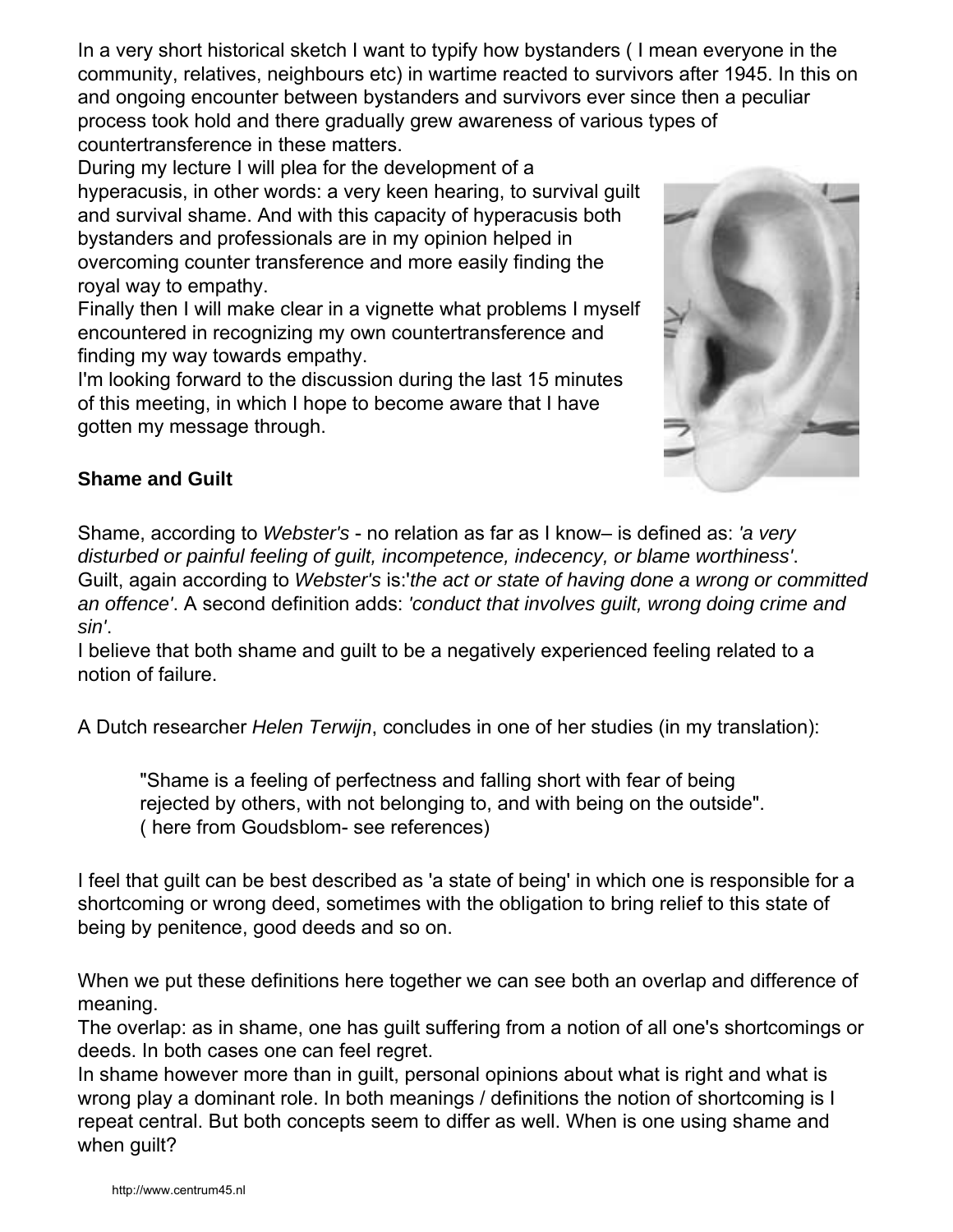*Van Dam*, a Dutch researcher as well, described the difference between shame and guilt in the relation to the content of the characteristic cognitive of evaluation:

"When people feel guilty and have guilt, they refer to primarily their behaviour, their conduct negatively . They regret in fact that they have behaved like this.

When people feel ashamed they primarily evaluate their own qualities or character negatively. They are unpleasantly surprised now that is shown that there is a discrepancy between the image of themselves as they thought they were and who they appear to be."

In a recently published book Shame and Guilt, June Price Tangney and Ronda L. Dearing came to similar definitions of both feelings. I would like to show you two sheets on which one you can see what they detected as differences and similarities between both concepts:

#### **What is the difference between Shame and Guilt?**

"Shame is regret. Guilt is sin-regret."

"Shame is when you know you did something wrong and you are sorry you did it. Guilt is when you did something that was wrong and you can't admit it."

"Shame is a feeling that you have when you are not happy of your individual outcome on a certain matter. Guilt is when you've done something you felt you shouldn't have."

"Shame is the feeling that everyone else thinks you have done wrong and all know what you have done. Guilt is the feeling that you know what you have done and by your standards it is wrong."

"Shame is when one has done something which contradicts their own morals or beliefs.

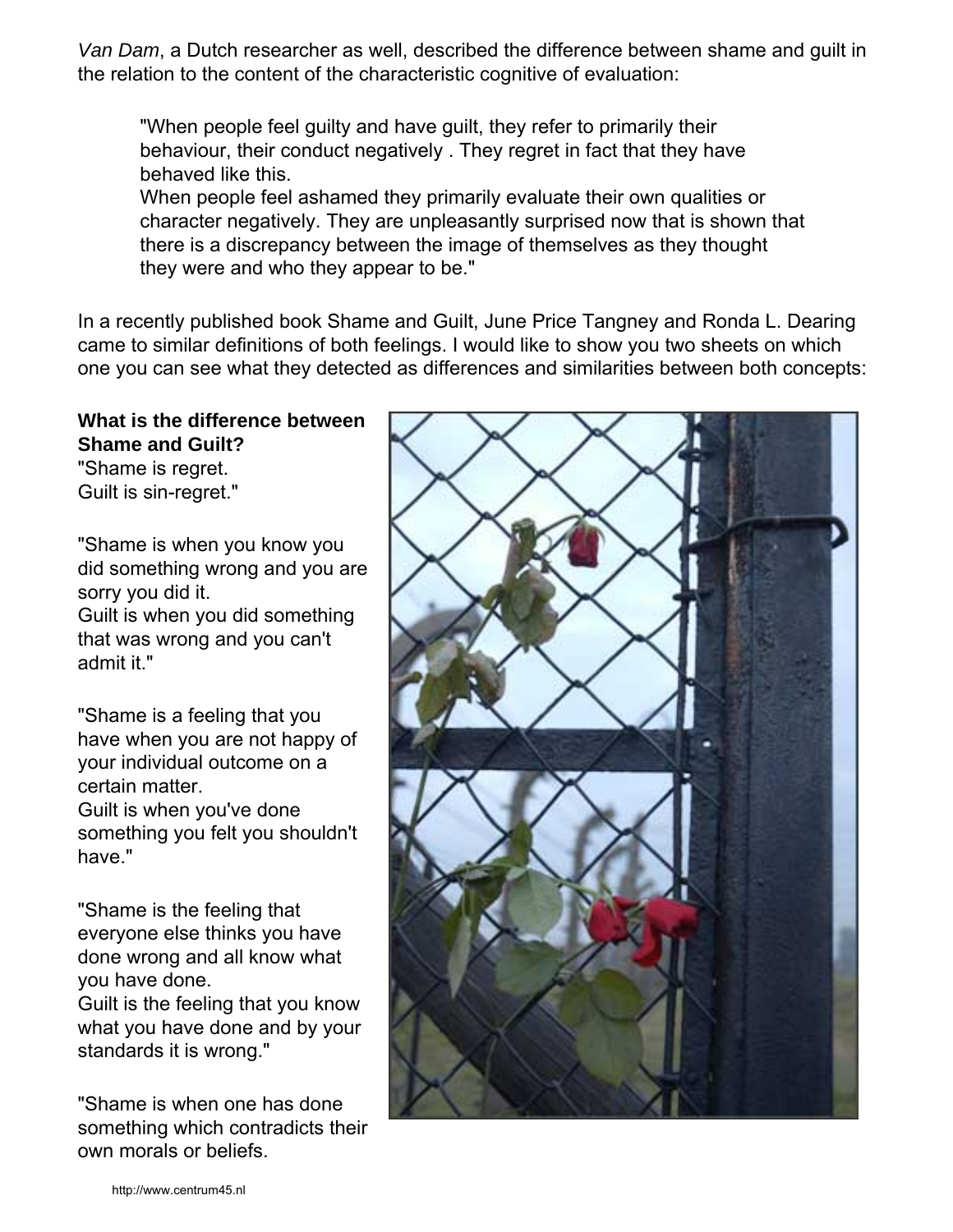Guilt is when one has gone against their true nature."

"Shame is feeling guilty.

Guilt is feeling ashamed about something."

## **Key Similarities and Differences between Shame and Guilt**

#### **Features shared by shame and guilt**

- Both fall into the class of 'moral' emotions.
- Both are 'self-concious', self-referential emotions
- Both are negatively valanced emotions
- Both involve internal attributions of one sort or another.
- Both are typically experienced in interpersonal contexts
- The negative events that give rise to shame and guilt are highly similar ( frequently involving moral failures or transgressions)

|                               | <b>Shame</b>                                                 | Guilt                                             |
|-------------------------------|--------------------------------------------------------------|---------------------------------------------------|
| Focus of evaluation           | Global self:<br>'I did that horrible thing'                  | Specific behavior:<br>'I did that horrible thing' |
| Degree of distress            | Generally more painful<br>than guilt                         | Generally less painful than<br>shame              |
| Phenomenological experience   | Shrinking, feeling small,<br>feeling worthless,<br>powerless | Tension, remorse, regret                          |
| Operation of 'self'           | Self 'split' into observing<br>and observed 'selves'         | Unified self intact                               |
| Impact on 'self'              | Self impaired by global<br>devaluation                       | Self unimpaired by global<br>devaluation          |
| Concern vis-a-vis the 'other' | Concern with 'others'<br>evaluation of self                  | Concern with one's effect<br>on others            |
| Counterfactual processes      | Mentally undoing some<br>aspect of the self                  | Mentally undoing some<br>aspect of behavior       |
| <b>Motivational features</b>  | Desire to hide, escape, or<br>strike back                    | Desire to confess,<br>apologize, or repair        |

#### **Key dimensions on which shame and guilt differ**

My conclusion is that shame is a consciousness of the obviously present shortcoming in one's own character. This consciousness is inner-directed. Shame is experienced in relation to one's own self, where as guilt is experienced in relation to the other and to the outside world and is in principle directed towards the outside.

Survival guilt and survival shame can be defined in view of the afore-mentioned definitions. Survival guilt may be described as the feeling that is forthcoming from the notion that one had fallen short in war circumstances. Situations in which loved / nearest ones died and you stayed alive for unqualified reasons. You have neglected to act at all and did not even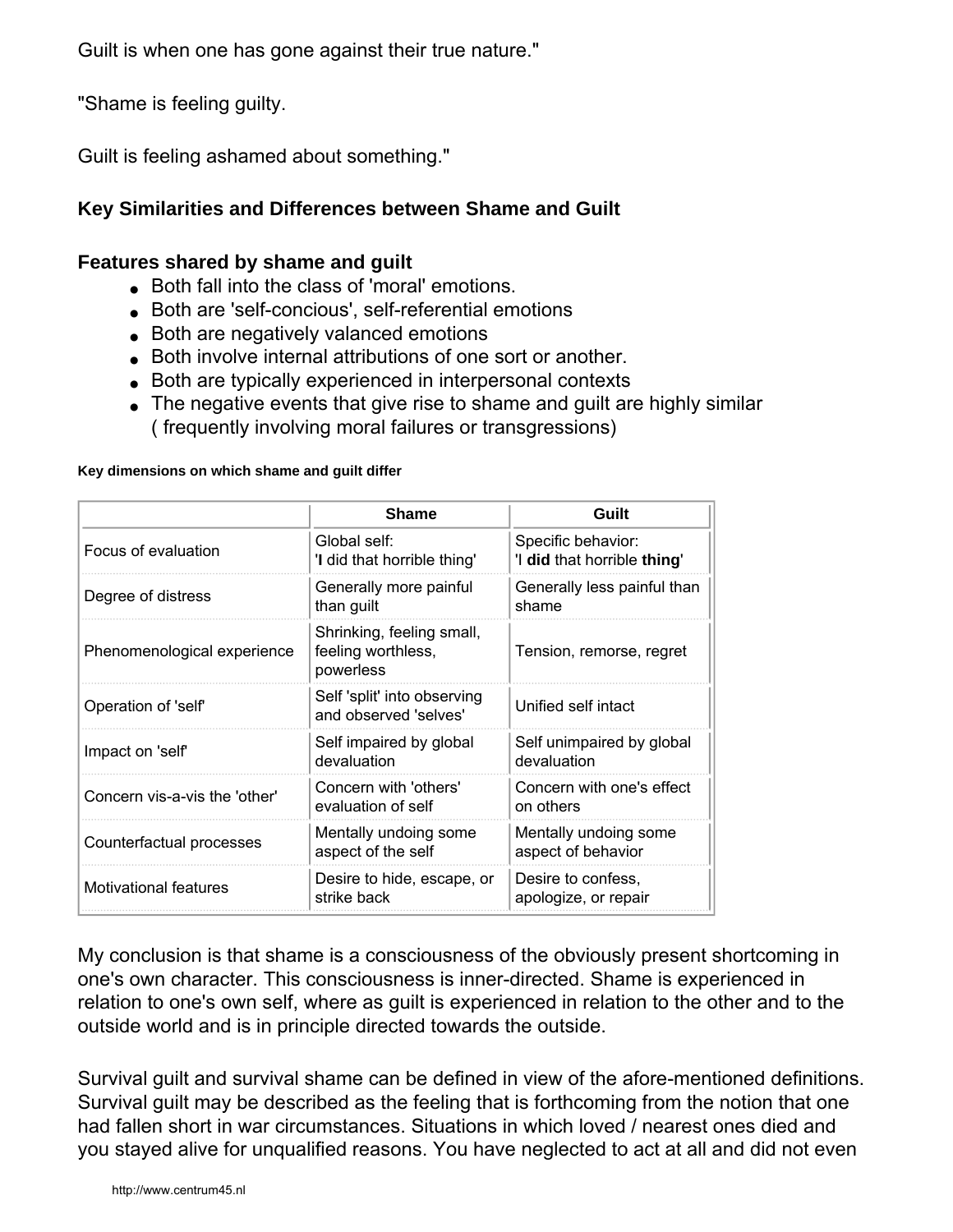try to prevent the killing of loved ones / nearest ones. An inner conflict arises out of this in which one erects the supposition that one has no right to continue to live. One has no right to a future anymore. The net result is that one feels incompetent to enjoy life after the war. Feeling of freedom is thus felt as a betrayal to the murdered or nearest ones who were killed.

Survivors and bystanders appear to be preoccupied with typical questions like: *"What could I have done to prevent it from happening"; "Why didn't I do anything?"; "Why did this happen to me?"*

I want to emphasize this by stating as *Niederland* , a New York psychiatrist who treated many Shoah survivors did in 1966:

"It is only because of the loss under these circumstances that the identity is disturbed. That only creates the guilt feeling ".(transl. DW)

He notably differentiates this from consequences of biological inheritance. This much about survival guilt.

## **Now rises the question: What does the concept 'survival shame' mean?**



I think that survival shame is excellently described by Elie Wiesel. In 1958 he published "the Night". In this memorable book he described the situation in a barrack in a concentration camp in 1945. His father called him and asked to bring him some water. Elie chose not to give an answer and remained silent. He knew then already for a long time that the least noise could enlarge the chance of being beaten to death by the SS guards. In retrospect he realised that

he didn't fulfil his responsibility towards his father in not answering his call. His father died in the same night and Elie came to think afterwards that he irrevocably had failed on such an important moment in both their lives.

The deeply felt shame about himself and about his being was the beginning of a development in his consciousness. A notion grew out of this, a notion of the discrepancy between what he thought to be and what he really seemed to be. He should have brought his father water. His own survival shame, the shame about himself was there and of the flip side survival guilt in relation of the behaviour towards his father. Out of the development of his own consciousness a notion grew that his shame was typical for many survivors, of which he was one.

*Primo Levi* described the same in the Drowned and the Saved. He wrote about the situation of survivors of Auschwitz: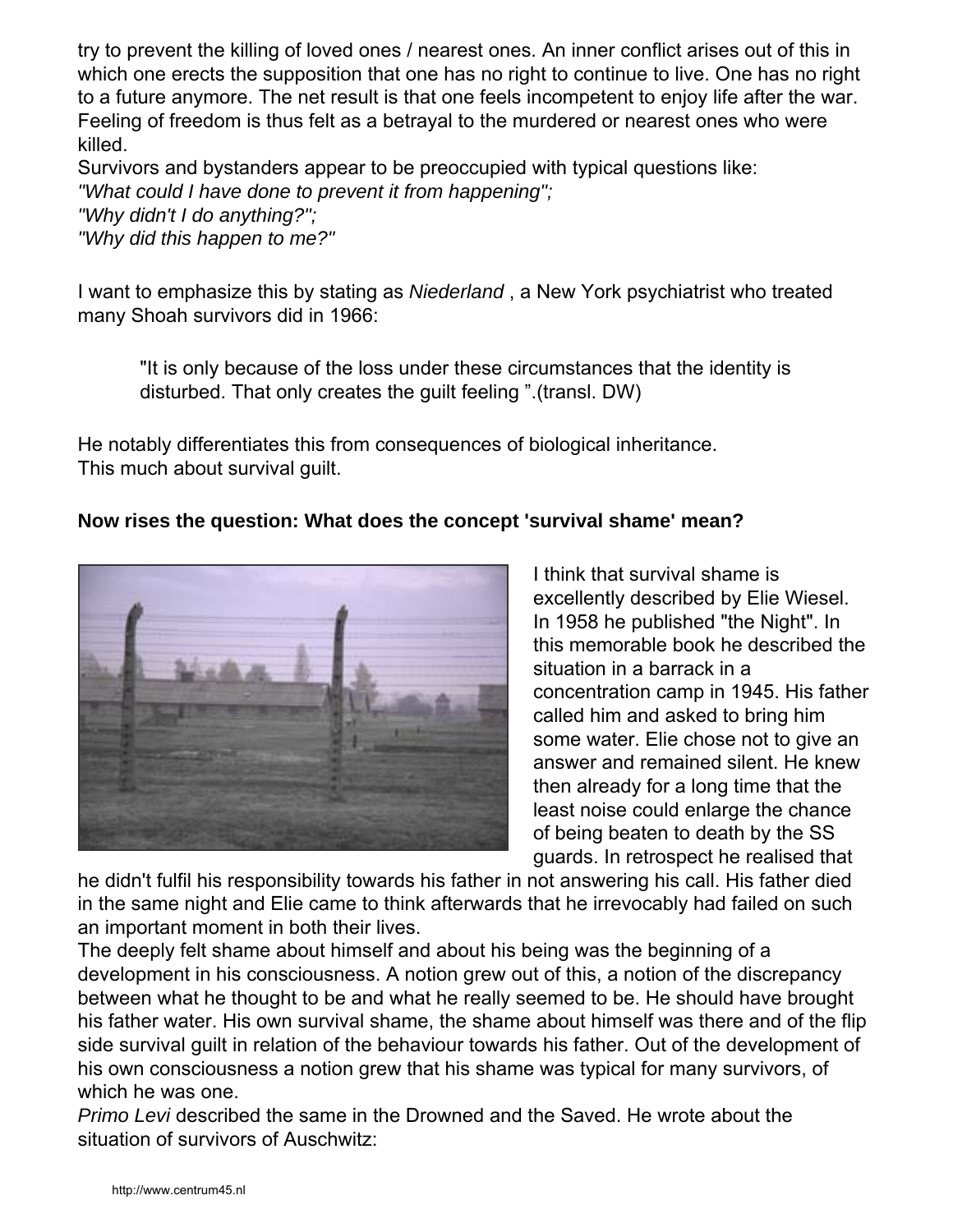"that many, (including me), experienced "shame", that is a feeling of guilt during and afterwards, is an ascertained fact confirmed by numerous testimonies. It may seem absurd but it is a fact."

Survival guilt and survival shame will thus be defined here as concepts with that same overlap in the notion of having fallen a short. And with the same remark that survival shame should be used in relation to the qualities of ones own character and survival guilt in relation to conduct, behaviour towards others in the outside world.

## **Groups of victims of war and violence in the Netherlands**.

In Centrum '45 we do meet problems with survival shame and survival guilt practically all the time. After the second world war there were about 250.000 Dutch war deceased to mourn. They died in Europe or in Asia. They were killed in concentration camps, died in battles, because of hunger, died of extortion or because of violence in the camps or were bombed, martyred or shot. Nearest ones were often



present during the death struggle, sometimes during torture, mostly at the times of the bombardments and always at the moment when death was reported. These bystanders often realised that death could have been there own fate. In my opinion one should be very focused on their signals of problems with their own surviving. These phenomena surface in groups of Jewish war victims, resistant fighters with Jewish, Dutch or Indonesian background, Sinti, former inmates of concentration camps, inmates of camps in East-India during WO II in Indonesia and immediately thereafter. They all report problems with surviving.

In the last years participants of the United Nation missions and fugitives from Afghanistan, Somalians, former Yugoslavians, Iranians and Iraqis who have lived several years in the Netherlands, do visit our Centrum. They too appear to have those typical feelings of guilt and shame in relation to their own survival. Many of these survivors and bystanders of violence in camps or outside camps keep on blaming themselves in a kind of repetitive behaviour of having not done anything or not enough to prevent the death of their loved ones. Family, friends and neighbours, they always seem, I repeat, to be preoccupied with those typical questions why they had not done anything or too little to prevent the irrevocable. I will give you a very powerful example of this awareness of having fallen a short.

## **The example of Mukakasana**

*Yolande Mukagasana* is a Rwandan woman who lost her entire family in the 1994 genocide. In an IKON tv-documentary she reads a letter from a mother to her massacred children. Image below: [© camera\\_rwanda \(\\*\)](http://www.flickr.com/photos/36567804@N00/92559763/)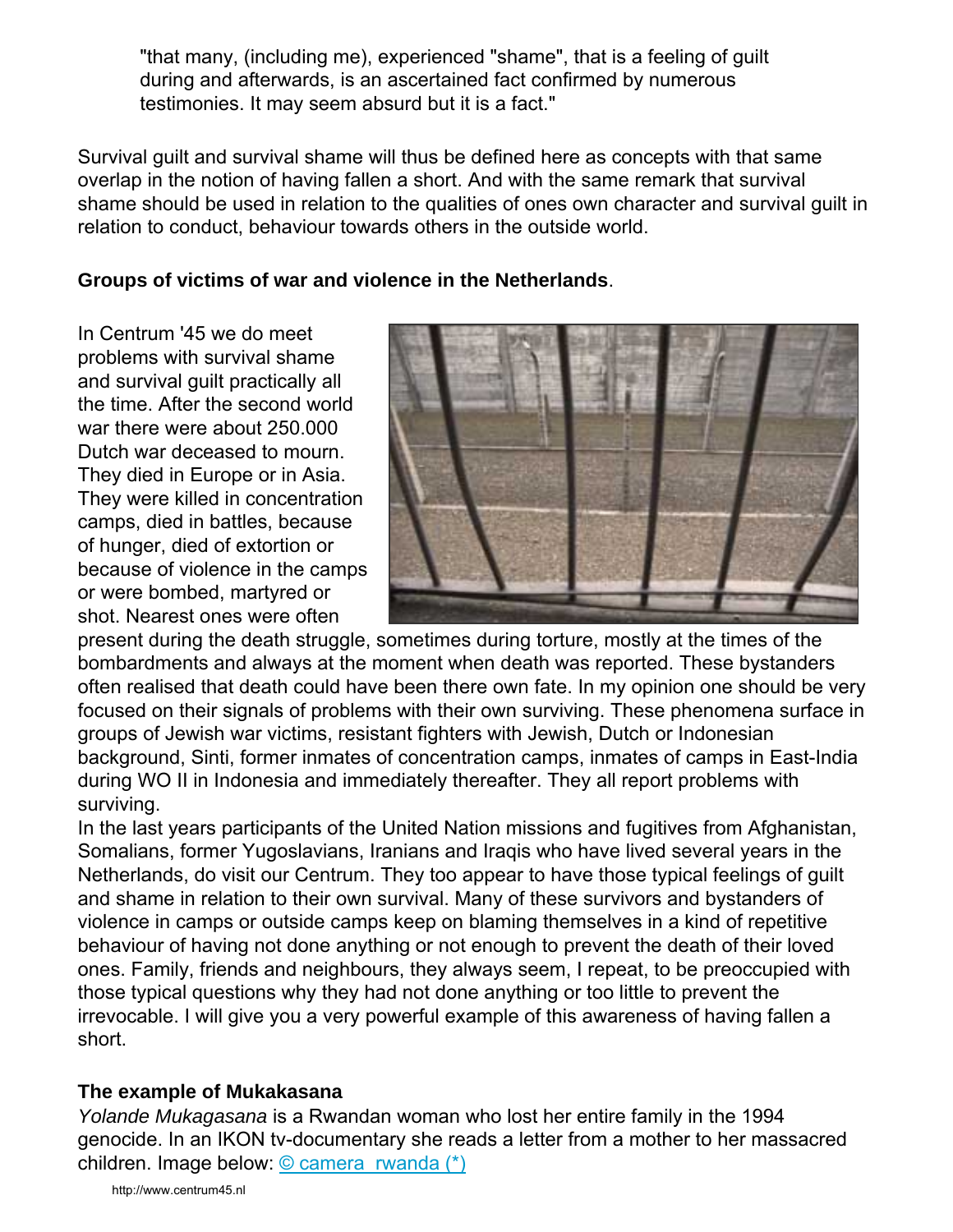

My dear children,

Forgive me for abandoning you. Forgive me for not being able to lead you to adulthood. Forgive me for letting you die so

young.

Forgive me for not having had the courage to yield a machete to make your killers flee. Forgive me. I am not worthy to be called Mother. I let you down. I am going to live in a country that knows little of your sufferings. In a while I will be laughing with people who are possibly involved in your death / share responsibility in your death. I am going to seek protection by people who could or would not protect YOU. I am a coward. More cowardly than your killers. I have killed you.

If I had wanted to or had known more, I might have saved you. It is my fault. I am responsible. I alone am responsible for your death. I already don't think of you anymore. I am just thinking of the clothes I will get in Bujumbura. And about the flight to a new continent. I am eager already for laughs. By others than you.

Do forgive me.

I will go on without comment.

## **Countertransference**.

Psychotherapeutic treatments of traumatized clients as is being known for a longer time can bring vicarious traumatisation to a therapist.

Each therapist who want to feel and show compassion with his clients, should relate itself empathically to the suffering connected to the trauma of the client.

Often reaction to this transfer of the suffering is called counter transference.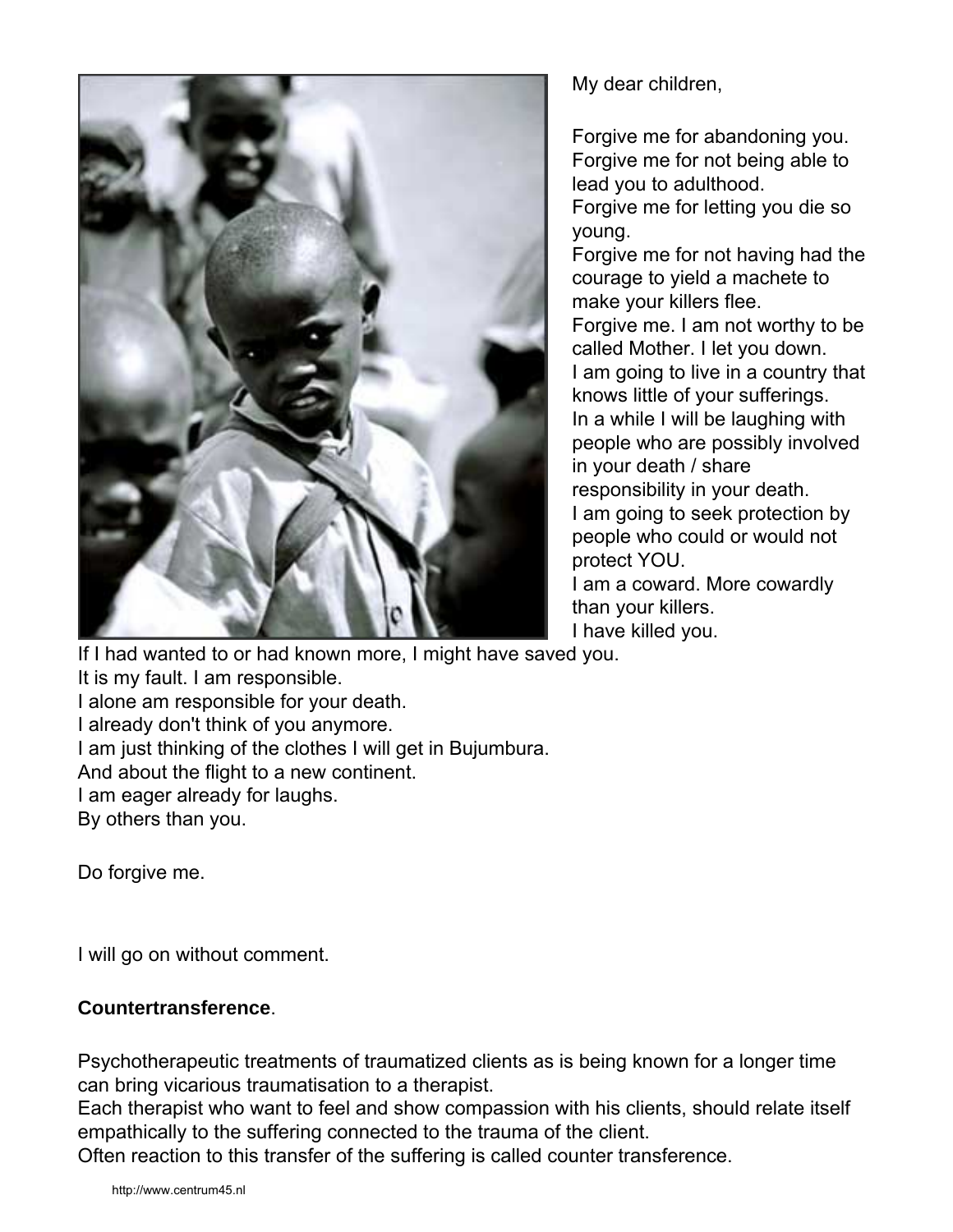Here I want to differentiate two types of countertransference. In extension on the work of Wilson, Lindy and Raphael I shall give you the essence. Each type will be illustrated by an example.



Type one reaction is marked by *avoidance*. The psychotherapist reacts counterfobic and is disconnected to the story of the client.

Effect of such a response is that the traumatic event is minimalized in its meaning.

For example one searches for the cause of the effect in the pretraumatic events in the life of the client.

A typical example of *avoidance* is the following: when imagine for a

moment a Jewish client is telling about the camp situation in the last world war as follows: "the winter of 1944 was very cold and rough in Poland". When a psychotherapist interrupts him then and affirms as follows: " that's true I know the winters in Poland are very cold. Nowadays people do have trouble to keep the frost out of the door" . One can easily see that the psychotherapist avoids here the feeling of shame and guilt that he would (or should?) have in the image of Poland during the winter of 1944. He denies as it were the story of the historical situation out of fear of the cruel stories which are connected to the image. He unconsciously sees his wish to help scramble with his associations with the extermination camps and the gas chambers.

It is not easy to experience the feelings in connection to the story of such catastrophically events. To connect those stories and feelings appears to be very difficult indeed.

Type two reactions are marked by *fusion* often as a result of *over-identification*.

In his need and willingness to help the psychotherapist strangles himself into that what is told.

Rescue fantasies flower and the borders between therapist and traumatized are diminished.

The guilt and shame feelings of the therapist himself are mixed with the feelings of the client. Role diffusion can not be avoided.



An example: when a psychotherapist himself is confronted with abrupt loss of a family member, and was not capable or had not been capable of working through his loss, the chance then is big that he has trouble in staying in his role as psychotherapist on the moment that he is confronted with problems of loss in clients. His own desire to comfort the other is taken over. The influence of the loss experience in his own life can be accentuated in a self closing response. He should be aware of the danger to focus exclusively on the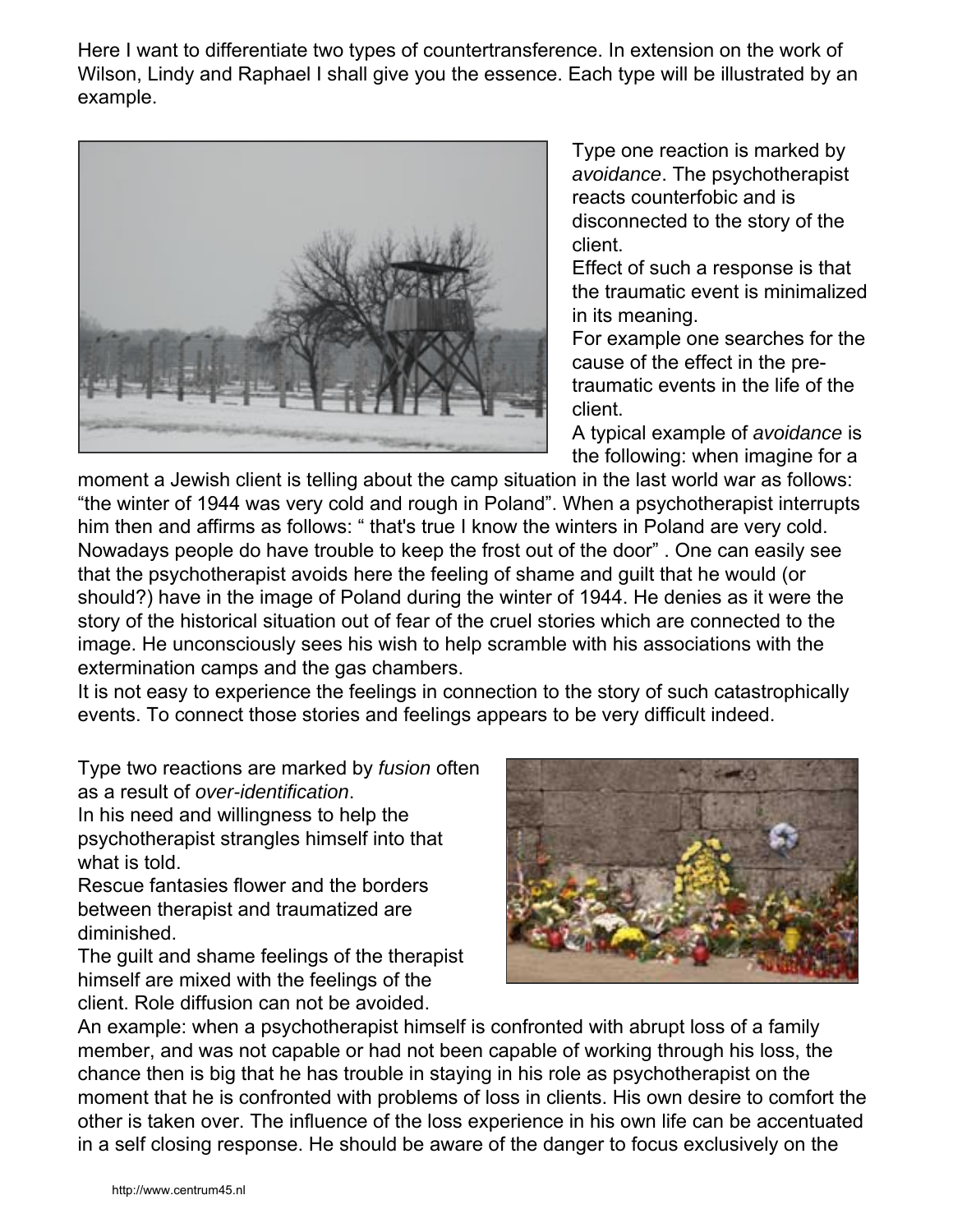loss problems of his clients.

#### **Bystanders**

When one would like to go on, to make a sketch of unavoidable counter reactions in the society *Primo Levi* has to be seen as a major help. Notably in 1947, when he was on the age of 27 he had written: "If this is a Man?"

In a next book called 'the Truce' he is telling about the situations in January 1945 in Auschwitz when the first Russian soldiers came nearer the camp. He describes how they behaved themselves when they approached the mountains of dead bodies and dying prisoners:



[© tbertor1 \(\\*\)](http://flickr.com/photos/45456857@N00/67588229/)

"they didn't greet us, nor smiled; they seemed impressed, not only by pity, but also by a confused restraint which sealed their mouths, and kept their eyes fastened on the funeral scene. It was the same shame which we knew so well, which submerged us after the selections, and every time we had to witness or undergo and outrage: the shame that the Germans never knew, the

shame which the just man experiences when confronted by a crime committed by another, and he feels remorse because of its existence, because of its having been irrevocably introduced into the world of existing things, and because his will has proven nonexistent or feeble and was incapable of putting up a good defence".

In the Drowned and the Saved he commented on this passage in his chapter *Shame*:

" I don't think that there is anything I need to erase or correct; but there is something I must add. That many, including me, experienced "shame" it is a feeling of guilt during the imprisonment and afterwards is an certain effect confirmed by numerous testimonies. It may seem absurd but it is a fact."

Never have I seen in such away described, in such a compact way brought under words, with more empathy and self knowledge what the psychodynamic is of that immense shame that exists since then and is transferred unavoidably since then in the interactions and meetings of bystanders and survivors.

#### **Shame and guilt in Dutch society after the war.**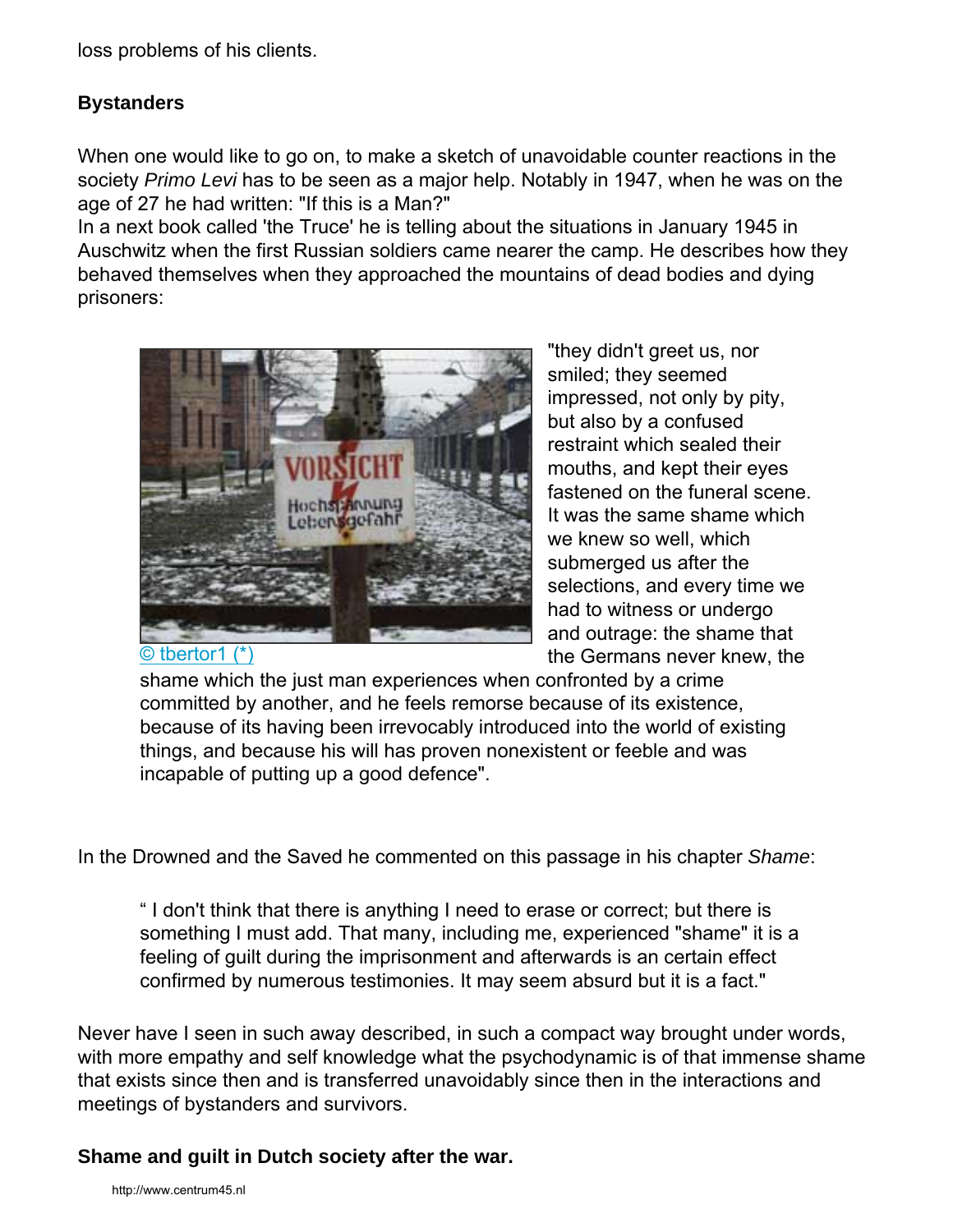It's only until recently that in the Netherlands the repression is really diminishing. Only four years ago the Netherlands the government saw itself obliged to start a mayor research how the interaction between home-comers and society, the bystanders in general, was after the war. In a book, de Meelstreep, published in 2001, researcher *Ossenbroek* sketches the emotion climate in the Dutch society after the war in the last quarter of the 20th century as follows:

"The existence of war trauma's was scientifically underscored and acknowledged.

The Netherlands went beyond the shame massively and war victims were encouraged to break the silence and speak out. The only shame that stayed and grew at the end of the 20th century was the shame about former shame, the guilt feeling that took possession of the state department and the society in general over what was done during the war and directly after the war. It was a collective feeling of guilt that was diminished by a collective penitence including public acknowledgement of guilt and regret." (transl. DW)

In our society one still is busy in searching for a position of empathy towards the war victims and transcending avoidance or fusion/overidentification. I could give you many examples of how in the Netherlands after the war 'even' psychotherapist fell into the traps of the so called counter transference. For reasons of time I would not do that.

## **Empathy**

But is empathy possible here? To answer this question we must first define the term: empathy.

*Kohut* used two definitions. Empathy is in 1959 *"vicarious introspection"* and later on: Empathy is *"the capacity to think and feel oneself into the inner life of another person"* in 1984. Regarding the discussion concerning counter transference and empathy *Van Strien*, a Dutch psycho-analyst said the following in a 1999 dissertation:

"empathy had a significant positive correlation with the readiness to put oneself open to countertransference feelings. Too much *emotional contagion* as well as *withdrawal of personal involvement* can be based on countertransference. One can conclude here in my opinion that empathy is



a good prevention against the rising of countertransference, that empathy helps the discovery of countertransference and that countertransference almost prevents empathy. One can speak of mutual influence between empathy in counter transference but they are in essence differentiated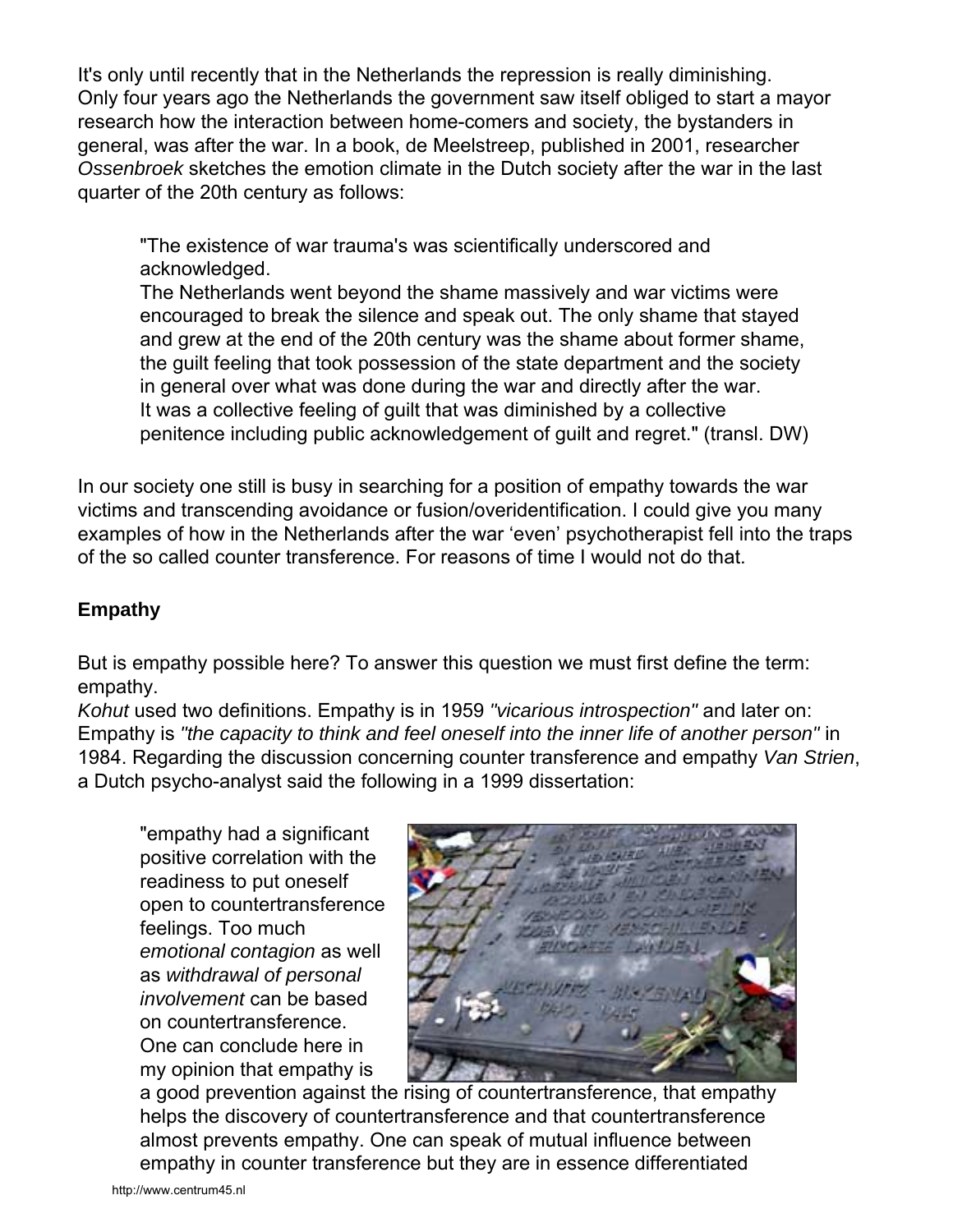phenomena." (transl. DW).

I would like to state here that reflection on the countertransference types helps one to find a real empathic response.

#### **Vignette:**

To elaborate further on this relation and the difference between empathy and countertransference and to illustrate the complex relationship, I will tell you about the treatment and the story of a client who I treated in early 1980's. I came into contact with a half Jewish child survivor. His father and mother were resistance fighters during World War II until they were arrested in 1943. Mother lived for years in Auschwitz. His father lived in Vught, a concentration camp in the south of the Netherlands for more than a year. My client got into hiding. He was troubled with shame and anger about the thought that his grandparents had without any resistance been transported to the gas-chambers.



I was shocked by his way of telling the story and tried to convince him that his supposition ''without any resistance" was historically false and properly said nonsense. I tried to bring him to a milder and more correct statement about his grandparents. He resisted my effort. It was a riddle to me why he kept to this 'myth'. Only until later I got the notion that he was probably keeping his psychological core of representation intact.

In this way he escaped full decompensation into unbearable feelings of fear.

His own anxiety was externalized. He blamed the others in his shame about them.

This way of reacting also came my way. He came into conflict with a court.

A great fury came over him. He wanted that I informed the court about his case.

I wanted to stay neutral in this situation. Then he reacted furiously and called me "a coward and worse than the Germans. All we reached, you put it on the edge", he said.

He walked away, smashed the door and there was silence for a long period of time.

My countertransference arose immediately. I thought I can't handle this, this is blackmail. I cannot stand this. All is well, but I don't let him insult me in such a way .

It went well in the psychotherapy but I won't take this. Intervision helped me to find a way to deal with this situation. Colleges helped me in a most empathical way to work through my countertransference.

After a period of time I invited my client in a letter. In neutral words I asked him to come to my office and invited him to speak about a possible follow up of the psychotherapy.

This was sufficient to restore the contact. When he came he said in an emotional way: "out of myself I would not have come back".

And to my surprise he shared with me his deep feelings of shame and he told me that he was the only child who had been able to get away. After the war my client did a research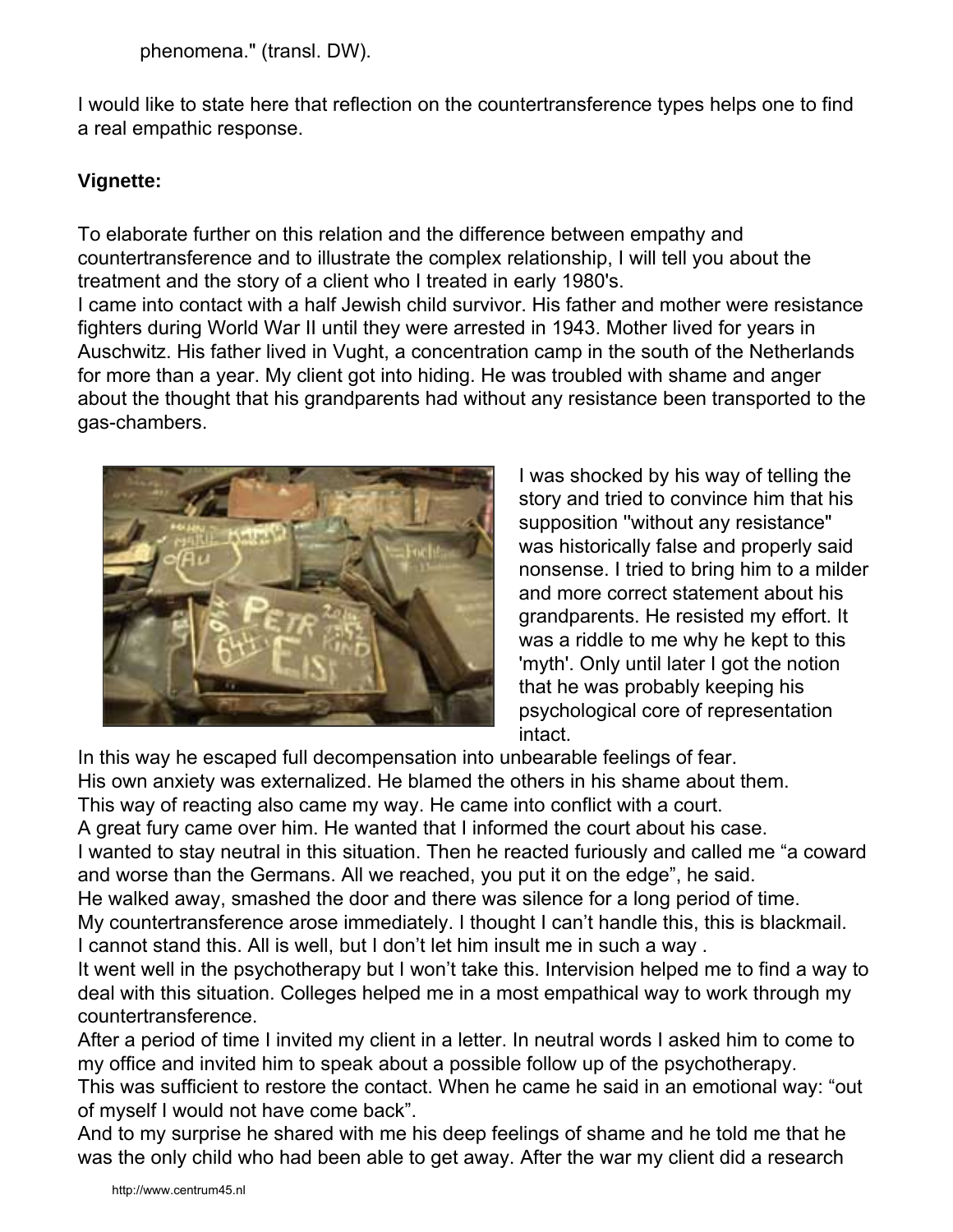and discovered that all the hidden children who had been betrayed during the arrest of his parents had been transported and were killed.

He had felt a deep shame about his own survival. He had been living and reliving this experience for years in loneliness. Why did he survive the war and not the others? Why didn't he do anything to prevent the betrayal of the other children? Although this questioning was done in fantasy of course. But it sure was there. These shameful questions kept him busy until today. I got started to comprehend that his shame and anger were fixed to that very concrete event. I had been overlooking this and kept him in the isolation in which he was for years. Working through my countertransference and anger his shameful feelings which were connected to war events, became available for us. He had also been ashamed in having not done anything to put an end of the martyr of his

father before his eyes. He was flabbergasted and had been paralyzed. He had been in shame about himself and felt guilty towards his father. He was only 8 years old then. But his feelings were there during his lifetime. Only until the late 1980's he had not been able to discuss this with anyone. I could understand the formed split in his personality better and we could search for more adequate ways to put his anger about the Jewish history in the relation with others. Until then he had unproductive fights and quarrels with anyone, everywhere.

It helped me to listen to his shame and to become aware of my own feelings of guilt which prevented me to listen to him with empathy.

As a conclusion I would like to say that in my mind recognition or acknowledgement of your own feelings of shame and guilt is a necessary condition for the development of a hyperacusis for survival shame and survival guilt and a necessary condition for a real meeting with victims of war and violence. This should be also the lesson for us who are treating clients who are traumatized in more recent times as well.

I would like to thank you for your attention. [Dirk Wepster](mailto:d.wepster@centrum45.nl)